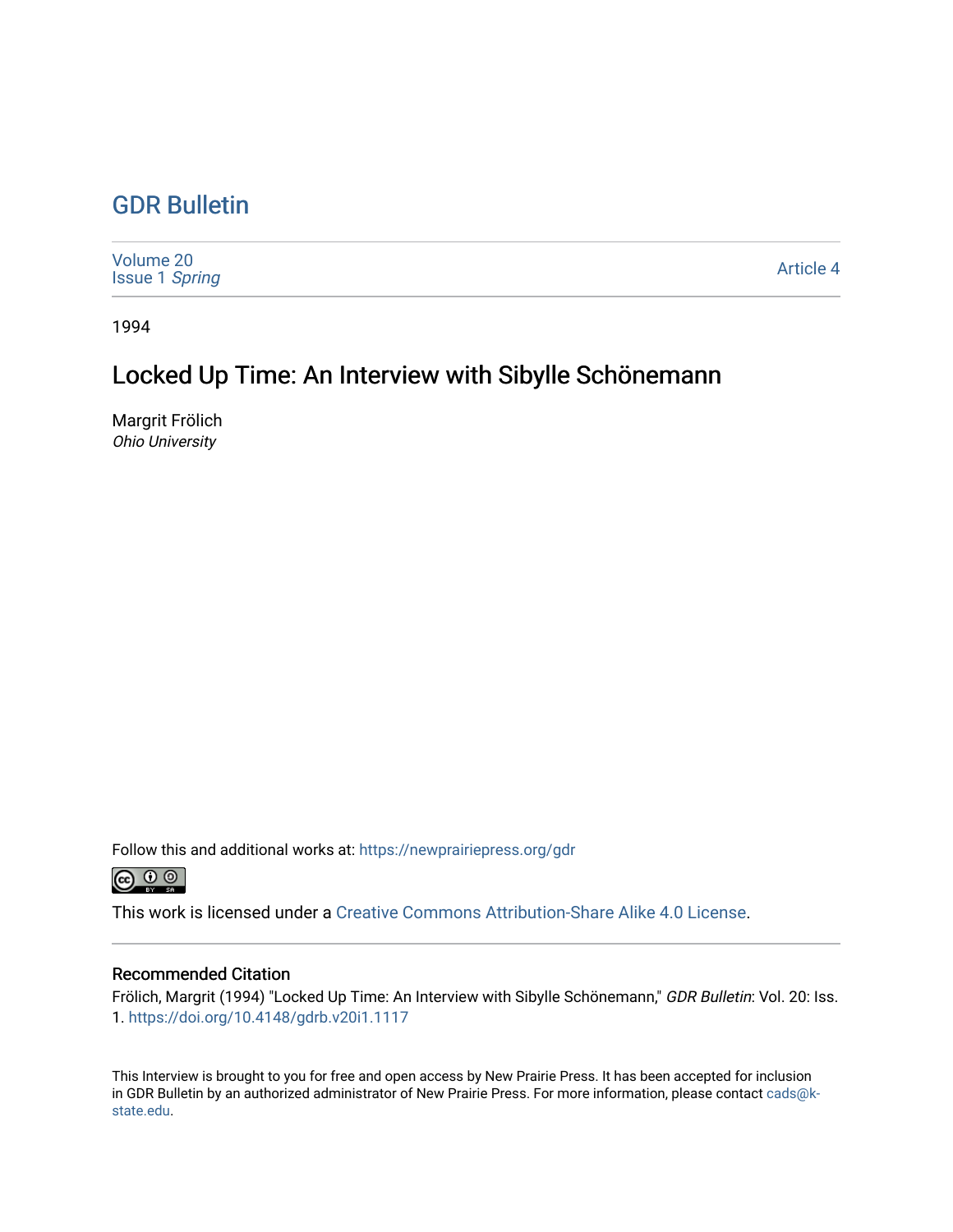## *Locked Up Time*  **An Interview with Sibylle Schönemann**

Margrit Frölich Ohio University

Sibylle Schönemann was a filmmaker employed by the state-owned East German film production firm DEFA in Potsdam-Babelsberg. After DEFA had imposed severe restrictions on her and her husband's work (also a filmmaker at DEFA), they requested an exit visa in order to leave the GDR. Subsequently, they were arrested on charges of "harming the activity of the state through threat" and convicted to a year in prison. In the summer of 1985, after having served about half of their sentence, they were put on a bus together with other prisoners and expelled to West Germany.

*Locked Up Time* (1990) is an autobiographical documentary focusing on Schönemann's experience in prison and the people responsible for her conviction. Five years after her expulsion from East Germany, in 1990, after the wall had come down, Schönemann returned to East Germany with a film team to trace the history of her prosecution and imprisonment. The film consists primarily of interviews with the individuals involved in Schönemann's imprisonment including the prison wardress, the police interrogator, the judge, the lawyer who arranged for her release, the director of the film studio, and the lieutenant-colonel of the State Security in charge of DEFA. The final shot shows the walls of the East German State Security archive, and by the end of the film many questions still remain without answers. Only since January 1992 have victims of the State Security been allowed access to their files.

*Locked Up Time,* which won the Silver Dove at the Leipzig Film Festival in Germany as well as several other international awards, also received worldwide attention when it was shown at the 1991 New York Film Festival. It has been recently released for commercial distribution within the U.S. and is available from *Zeitgeist Films.* 

Frölich: You were a filmmaker in the fiction film studio of the East German state-owned film production company, DEFA, where your film projects were rejected, which was the reason you then applied for an exit visa. Why were your projects rejected?

Schönemann: After graduating from film school I started working as a dramaturg. During this time, I wrote several scripts for children's films. The studio actually wanted to support me because I was a

woman, and they needed women for the studio. There were very few female directors. But they didn't want my husband who was also a filmmaker in the studio, because he had the reputation of being a wrong-headed thinker with a very critical perspective. He wrote stories about outsiders, those who did not function in society and did not adapt so unconditionally as was desired. And always at the moment, when I said that I was going to work togther with my husband, the projects died.

Frölich: And were those projects then stopped before production?

Schönemann: Yes. One even in production, shortly before shooting.

Frölich: What kind of film was this?

Schönemann: It was a story about a family conflict. A boy who has always lived in an intact family, yet a little alienated from his parents, falls in love with a girl who lives in a crooked family. This girl is then confronted with the fact that her father has a relationship with another woman. It was all about this conflict in the family, about the questions "what is love?," "what is a relationship?" The topic was not that problematic. Yet naturally you tried to drop in what kind of feeling you had for society, since you couldn't really make films that were critical of society. You always had to find an indirect way, and then it was only the characters that you could fill with conflicts. And the reason then for us to request the exit visa from the GDR was that after a certain number of my husband's projects were rejected, it was clear that he would never be able to realize a project no matter what he suggested. At that point I said, okay, then let's go someplace else.

Frölich: How was it then possible for you to continue your career as a filmmaker in the Federal Republic of Germany after your arrival there in 1985?

Schönemann: It was difficult. During the time when you are in prison, they try everything to destroy you. And it takes a long time until you finally get back on your feet. Even if you think you've gotten through the time without harm, once you are outside, you realize how great the harm is that you suffered. First of all, the personal things were difficult. We had nothing since we weren't allowed to take anything with us. Six weeks later our children arrived with one bag filled with toys. That was all. And so you were busy for quite some time in order to organize your normal life again. You need to learn everything anew, and you are quite confused

1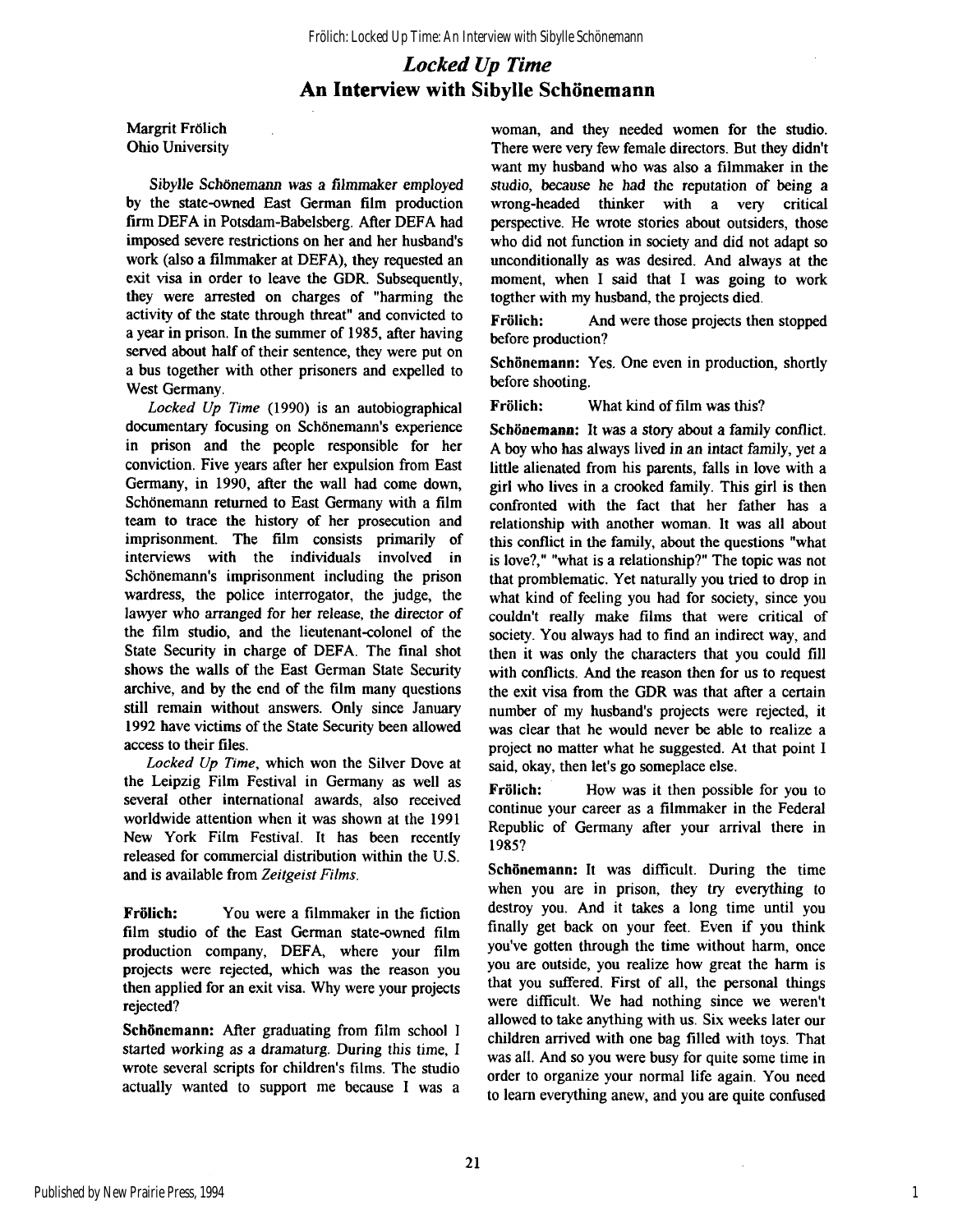after such **a** time. I then pretty much organized a job for myself on my own. At the Hamburg Film Bureau [one the most important instituions for film subsidies for independent filmmakers in the Federal Republic of Germany] I developed a new area of film subsidies, which is called story- and projectdevelopment, and where I am still working today. I counsel the applicants who apply for grants.

**Frölich:** How did you get the idea to make *Locked Up Time?* 

**Schönemann:** During those five years when I lived in West Germany without being able to go to the East and tell the people there what had happened, I felt pretty helpless. I always thought that one really ought to explain to them what is actually going on there, of which they know so little. When the wall came down, I received many phone calls from friends who had also been in prison and who asked me whether I too had these mixed feelings about the situation. On the one hand, you were passionately involved and could not grasp what was happening there. You were enthusiastic and had feelings of great joy. On the other hand, it was very depressing because all of a sudden it seemed so normal to come to the West. Before people had been killed at the border or put into prison because they wanted to cross the border. We felt that now what really occured would be forgotten very quickly as would the people who had been responsible for such things. Thus the feeling of obligation grew in me to make this film because the others who had the same experience didn't have the skill.

**Frölich:** Your film, *Locked UP Time,* was made in collaboration with DEFA, the same film production company that years ago had made your work impossible.

**Schönemann:** You can't quite put it this way, since I didn't work for that particular studio. There were different ones: one studio for narrative films, three documentary film studios, one animation film studio, and also one for television. But they had little to do with one another. They only had the same structure and were subjected to the same rules. That is, the same thing that happened to us in the studio for narrative films also could have happened in the documentary film studio. I think the documentary film studio wanted to support my project to make up for something. From them I received the first money for the film. Later, it was also really important for the production that they were interested in the project, so that I didn't ask for permission to shoot as

a private person or **as** a West German; DEF A studio did, since we filmed everything in the GDR.

**Frölich:** How were you able to face those people who took part in your imprisonment with such composure?

**Schönemann:** I didn't want to attack or judge them, but rather give them a chance and be fair to them and not do the same thing to them as they did to me. I hoped to find the human beings behind their functions and thought only if I faced them with the willingness to understand would I be able to find some of this. I did not expect that all of them would only justify themselves and would be as defensive as they were. The real information they didn't give me.

**Frölich:** And how did you get that?

**Schönemann:** I didn't get it all then, only later when I was able to see my Stasi [State Security] file. You couldn't see the files then, but this was the only possibility for me to find out about things since almost no one was willing to say something about the connections in the backround. The Stasi lieutenant colonel in the film states it most clearly when he says: "You can put me on burning coals, but I will not say anything about the former collaborators." We always suspected that the reason to lock us up was not the charge on which they sentenced us, but that there were other reasons behind it. But I couldn't prove this to anybody at the time, whereas now I could. The course of events was as follows; everything was staged. After we had requested the exit visa, they decided to lock us up as a warning to other filmmakers of our generation, many of whom were already considering leaving for the West since they realized the limits imposed on their work. We were the first at DEFA who requested this exit visa. And as a director at the DEFA studio you were in a very exposed position. If we had been able to leave quickly, and others had followed us, this really would have been a political issue. Therefore they said "better to nip the thing in the bud and lock them up, then the others will get scared and stop trying." And this worked. Then they instructed five informers to search for some pretext in order to lock us up. Another aspect played a role: the foreign exchange-since they sold us to West Germany. Per person, they got about 95,625 marks and 37 pfennigs [approx. \$60,000]. And when they needed money, they increasingly locked up people, even those who had only requested an exit visa.

**Frölich:** In the film there is a conversation with a former prisonmate. What was your reason to film this conversation in the prison cell?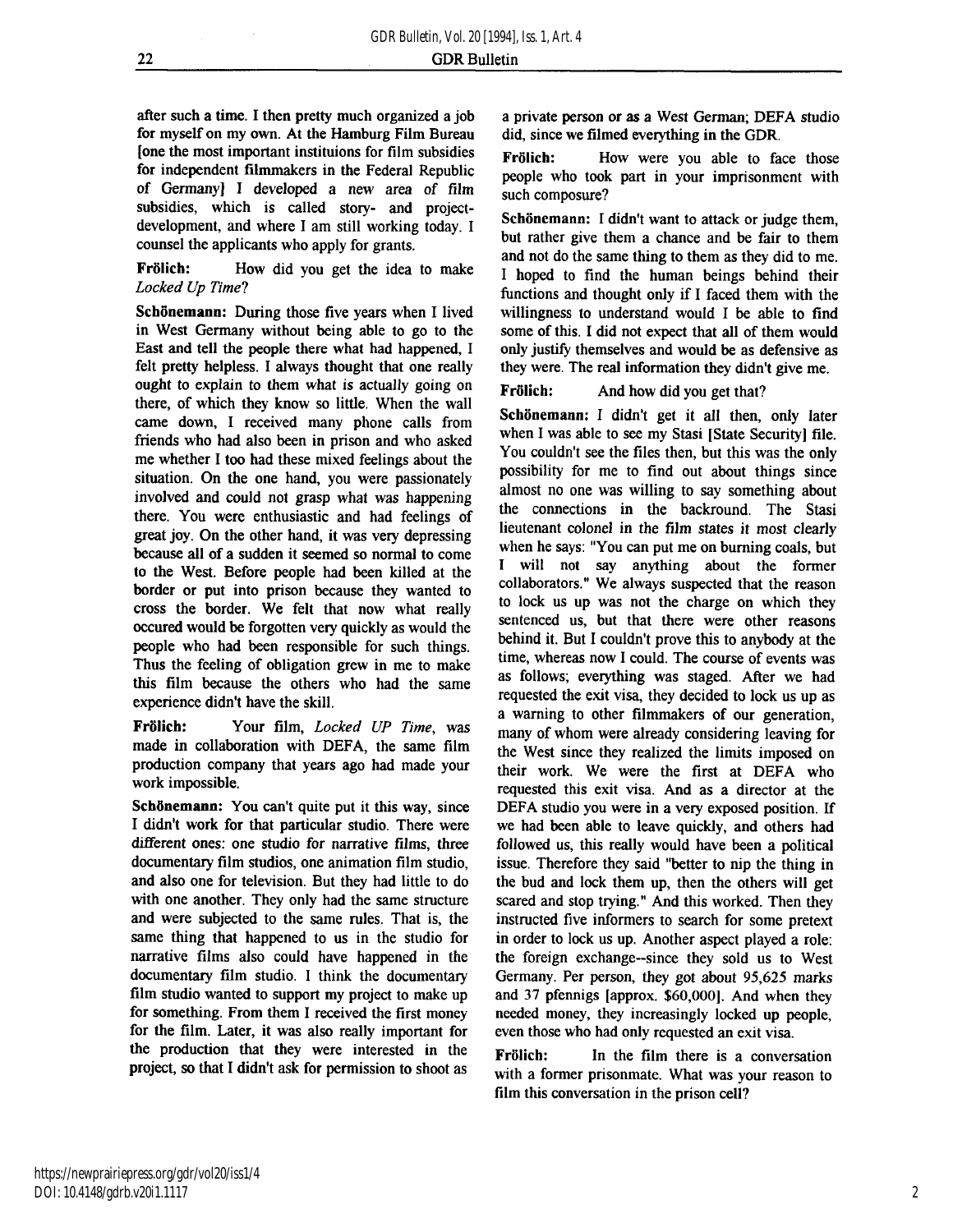**Schönemann:** It was necessary to talk about the past and present. In order to make these events in the past comprehensible, I needed to make them somehow graspable. And the Stasi jail was completely deserted. No one was there anymore I could have interviewed.

I thought when you sit in that cell again, then also the memory of what you felt will come back, and I found it important to make a film in which you not only give information about what had happened but in which you can also communicate emotion. When you start thinking about how you would have felt in this situation, then you evaluate entirely differently and a number such as 35,000 political prisoners gets a different dimension as opposed to if something is just described. Actually, I do not describe at all in the film. I don't talk about the very bad things that happened. This communicates itself through the image or is told indirectly. And this conversation allowed me also to show that this didn't just happen to me but also to others. The film had a much more universal intent, and attempted to be about much more than my individual fate.

**Frölich:** You said that this Stasi prison in Potsdam for people awaiting trial was empty at the time you filmed. Also in the Thuringa prison, you get the impression that it is deserted.

**Schönemann:** I didn't expect this. On the day we filmed, the last inmate--the only one of the regular prisoners who was still there--was removed to another jail. Most of them had been political prisoners, and all of them had been granted amnesty. By the spring of 1990, all of them had been released. It would have been really absurd to keep the people who were in prison locked up because they had requested an exit visa--and for some time this was the case—while the police interrogators and judges, as well as people who worked in the prison, were crossing the border.

**Frölich:** Were you allowed to film in the prisons without any restrictions?

**Schönemann:** Yes. Perhaps it would have been more difficult had there still been inmates. Only I thought that there still were some and that I could show those moments where human dignity is violated, which no journalist who comes there as a stranger and simply doesn't know the daily routines and details is able to see. So all the time I had to rethink my ideas because I never knew what to expect. To film in prison was the least problematic. To get permission to film in court was the most difficult. And there I didn't expect it at all. I assumed

that all of us, court officials as well, would want to work through the past and talk about what had happened. But this was the greatest mistake I made, since the old judges were still there.

**Frölich:** Were there vital things that you would have liked to film, but couldn't?

**Schönemann:** Yes. I would have liked to have seen my Stasi file then to find out who the unofficial collaborators for the Stasi were, that is, who of our friends were the informers, and I also would have liked to have talked with them.

**Frölich:** What responses did your film trigger, particularly in the former GDR?

**Schönemann:** The film's first screening was in Leipzig. I was afraid until the very end that they would steal the film and destroy it to prevent this screening. To show the film first in Leipzig was emotionally very moving for me because it was there where all the political conflicts my husband and I experienced with the regime had begun when we didn't sign a pamphlet supporting the expulsion of Wolf Biermann in  $1976<sup>1</sup>$  It was also important to me to show colleagues who hadn't protested then or had even worked against us that something like this happened. Many of them knew us and knew that we hadn't done anything. The response of the audience was really fantastic. The theater, a huge theater with more than a thousand seats, was sold out, and many people had to sit on the floor. After the screening, there was strong applause, and people came up to me who had similar experiences and told me that it was very important to them that such a film existed because it would allow more people to understand what had happened and what it actually means to be in such a prison. In the East, the film was shown very little because the entire organization had collapsed. The movie theaters had been bought by large American distributors, and the people in the East didn't quite know how they could organize the films they were interested in now. In the West, the film received a lot of media attention and the eight copies that exist were constantly circulating somewhere.

**Frölich:** The special feature of your film is that it is a very personal experience you are recording. How do you explain the very broad international interest in your film?

**Schönemann:** I think that this film is not just about Germany, but rather about the functioning of social structures. It is about responsibility. If everybody had been responsible the whole thing wouldn't have worked. And this trust in authority or the lack of